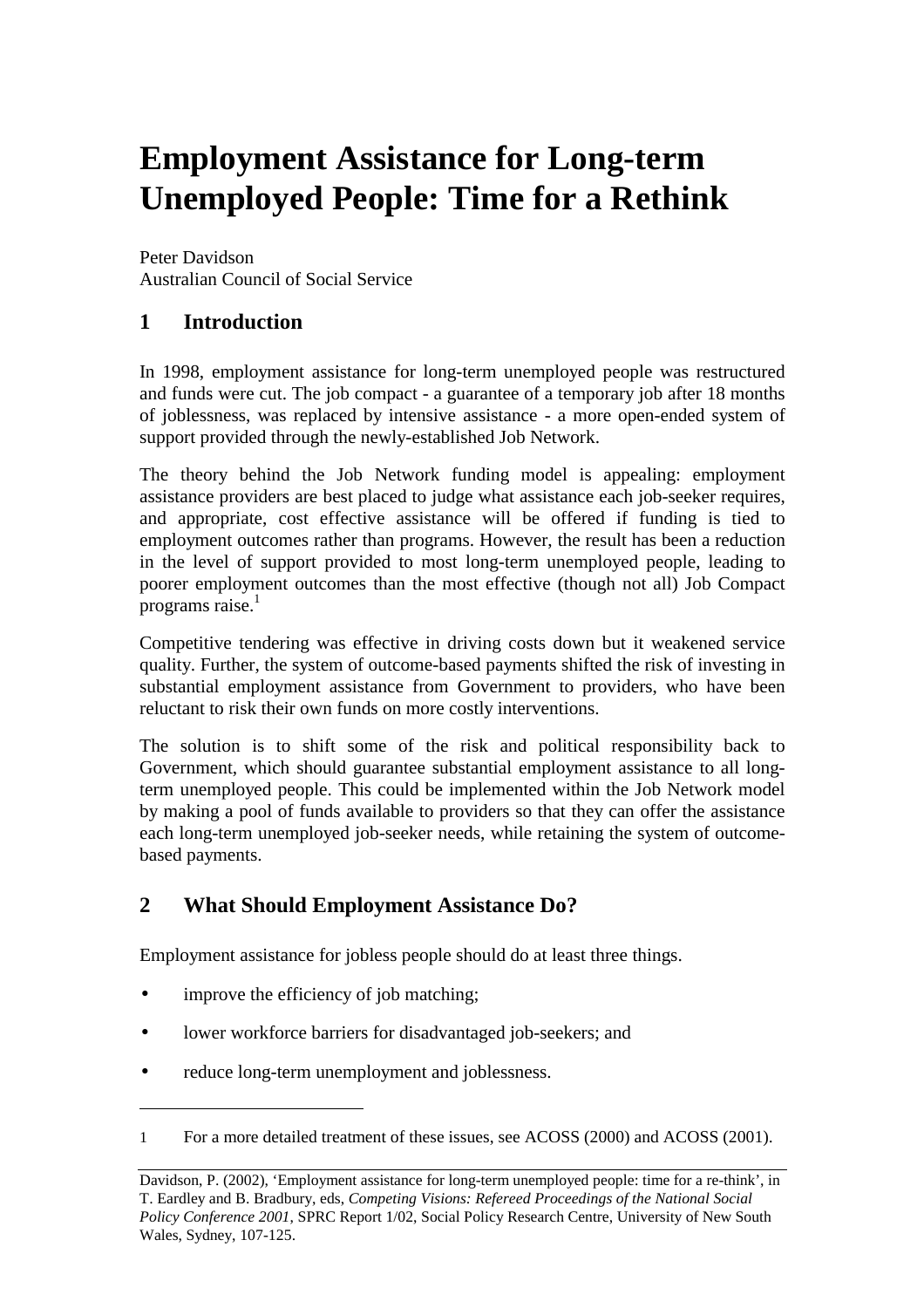There are three reasons for a focus on *long-term* unemployment and joblessness. The first is equity. The longer a person remains unemployed, the greater the risk of poverty, poor health, family conflict and social isolation. The second is to reduce unemployment. Lowering long-term unemployment helps improve the functioning of the labour market, thereby reducing the overall level of unemployment. Long-term unemployment is a major factor contributing to our high level of structural unemployment - that part of unemployment that has ratcheted upwards in every business cycle in Australia since the 1970s.

The third is cost effectiveness. Most short-term unemployed people will get a job with minimal help, so it makes sense to target the most expensive employment assistance towards long-term unemployed people and those who are identified as being at high risk of long-term unemployment.

The focus of this paper is therefore on the effectiveness of employment assistance for long-term unemployed people over the 1990s. We compare two programs that comprised part of the Working Nation package in the mid 1990s, Jobstart and Jobskills, with two present-day schemes, Intensive Employment Assistance and Work for the Dole.

We begin with a brief description of the two radical experiments undertaken in employment assistance in Australia during the 1990s: Working Nation and the Job Network.

## **3 Working Nation and the Job Compact**

The Working Nation strategy was introduced in 1994 in response to a sharp rise in long-term unemployment following the recession of the early 1990s. Its centrepiece was the Job Compact. The Job Compact guaranteed all unemployed people a temporary job for around six months after they had been out of work for 18 months. This was intended as a circuit breaker to provide employment experience and training that would improve their employment prospects.

The guarantee was a very important commitment for the Government to make. Until then, Australian governments guaranteed unemployed people access to social security payments and basic job matching assistance through the CES, but more intensive employment assistance was rationed and only a minority of long-term unemployed people benefited in any given year.

Working Nation was implemented through a series of employment assistance programs. They were of three types:

- paid employment experience programs;
- training and personal support programs; and
- programs that combined employment experience and training.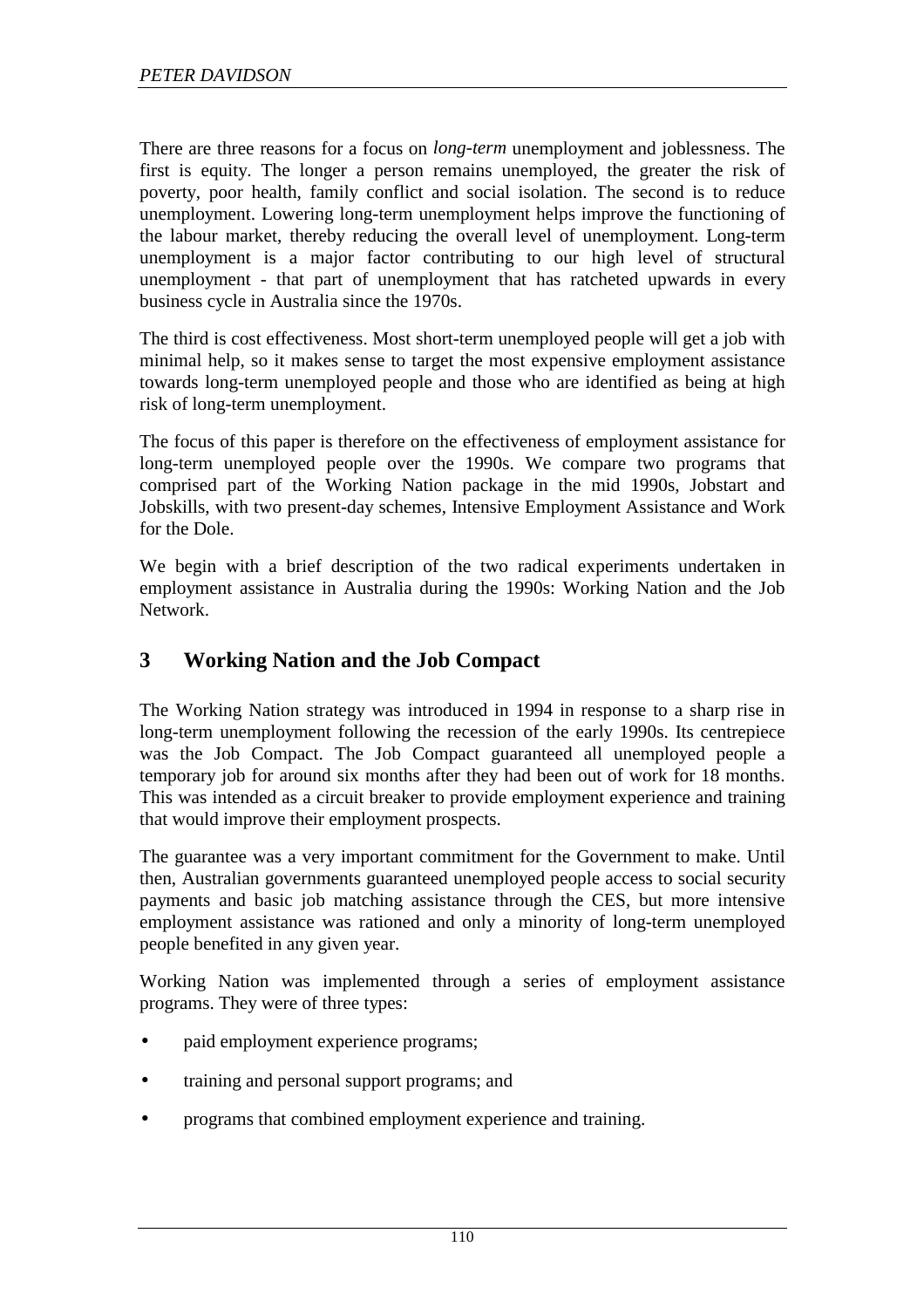Access to programs was facilitated by a system of case management. Case managers were responsible for counselling each disadvantaged job-seeker, working out a plan of action to secure employment and referring them to an appropriate mix of programs.

Case managers, but not programs, were mainly funded according to the employment and training outcomes they achieved. This funding was in accordance with a fixed schedule of fees that was meant to reflect the degree of labour market disadvantage of each job seeker.

Two of the more effective programs were Jobstart and Jobskills. We describe them below.

#### **Key Features of Two Working Nation Programs**

#### **Jobstart**

- Targeted towards job ready long-term unemployed people
- Six months paid employment
- Roughly half a full-time wage subsidised by government
- Most placements in the private sector

#### **Jobskills**

- Targeted towards more disadvantaged long-term unemployed people
- Six months subsidised employment and training
- Almost 100 per cent of the wage subsidised by government
- Three-fifths work experience two-fifths training
- Placements in the community sector and local government

The Job Compact achieved positive employment outcomes for many long-term unemployed people, but it did not meet expectations in reducing the overall level of long-term unemployment. One reason for this was the economic slow-down of the mid-1990s. Another reason was flaws in its design and implementation.

One major design flaw was the assumption that all long-term unemployed people needed the same kind of assistance - a temporary subsidised job. A related flaw was that the program-based delivery system meant that the case manager role was largely reduced to slotting people into available places in programs, often inappropriately. Thirdly, there were problems with the implementation of the Job Compact. Program places were expanded too rapidly, there was too much focus on *very* long-term unemployed people (out of work for five years or more) at the outset, and too little use of the most effective programs such as Jobstart and Jobskills.

Nevertheless, these programs were effective despite being implemented on a large scale, and the overall effect of the Job Compact was to reduce long-term unemployment significantly.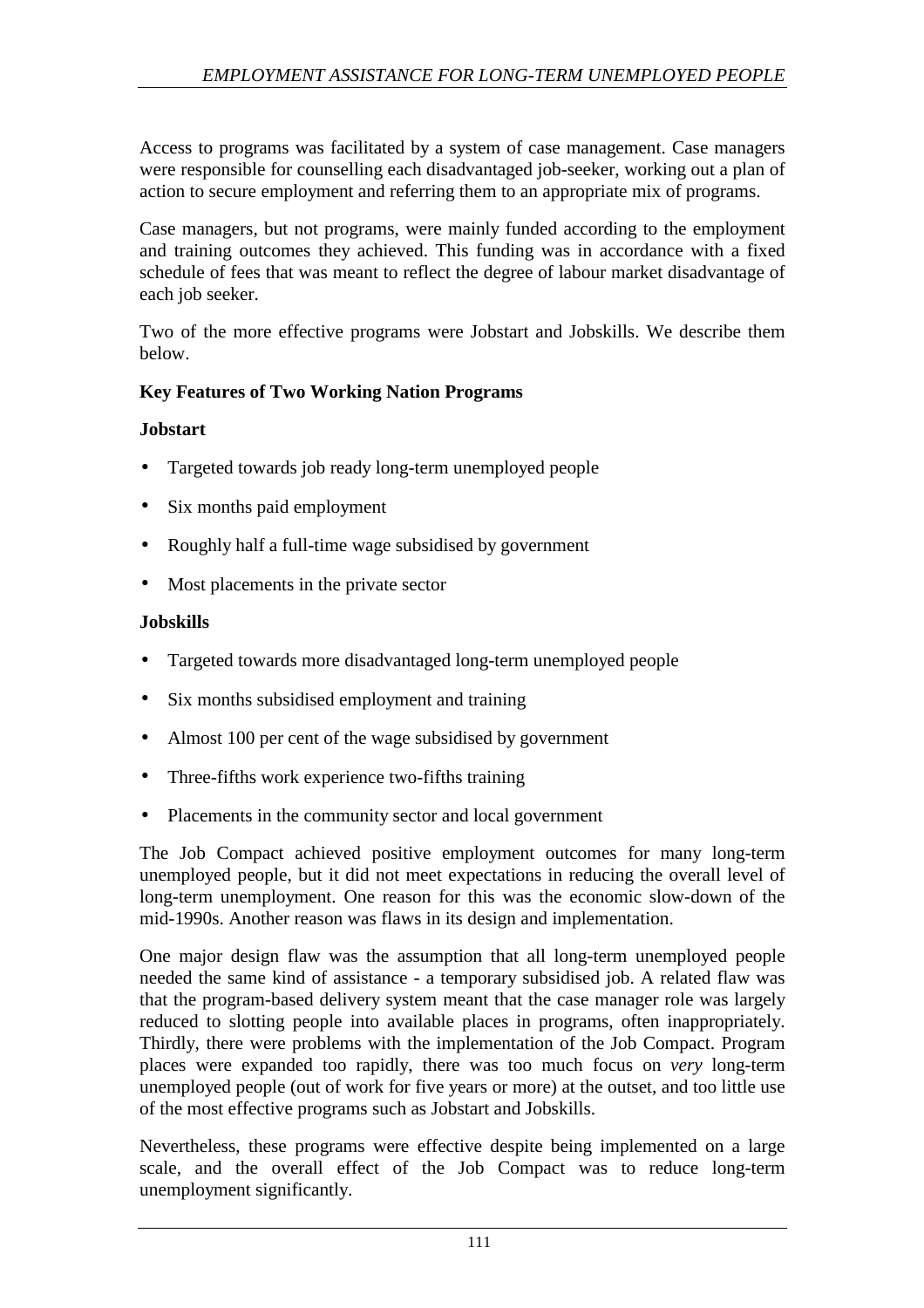# **4 The Job Network and Work for the Dole**

The Job Compact was abolished from 1997 and replaced by a second radical experiment, the Job Network. Ostensibly, this was done because the Job Compact had failed. However, a major consideration was the \$1 billion per annum in expenditure savings achieved by abolishing the Job Compact and introducing competition in the provision of public job matching services. In 1997-98, employment assistance outlays for jobless people were cut by approximately 50 per cent.

The Job Network provides three tiers of employment assistance: job matching, job search training and intensive employment assistance. These services are delivered by a combination of community, private sector and government agencies, who tender for Job Network contracts.

Intensive assistance is the highest level of assistance and it attracts the greatest level of funds. It is targeted towards the most disadvantaged jobseekers, using an assessment tool known as the Job Seeker Classification Instrument. However, there is no guarantee of access to intensive assistance for long-term unemployed people. In the September quarter 2000, 25 per cent of long-term unemployed social security recipients were denied access to Intensive Assistance following assessment, mainly on the grounds that they were not sufficiently disadvantaged (DEWRSB, 2001a). This is a curious definition of disadvantage, when long-term unemployment is widely recognised both here and overseas as a key indicator of labour market exclusion.

Intensive Assistance is not program based. Government funding is linked to employment outcomes rather than the services provided. In many ways, this is a better model because it concentrates the minds of service providers on outcomes rather than securing places in programs. However, a pure outcomes-based model has major drawbacks, as we explain below.

Work for the Dole is the other key employment assistance scheme for long-term and other disadvantaged job seekers. This provides part time temporary employment on community projects, in return for unemployment benefits.

The irony of the introduction of Work for the Dole is that it shares features in common with old-fashioned job creation programs such as the New Work Opportunities program within the Working Nation strategy. Yet it was introduced just as these previous programs were abolished, on the grounds that employment assistance should be more flexible and outcomes-based.

Work for the Dole is job creation on the cheap. Payment for participants is limited to unemployment benefits plus a small supplement, and the service providers receive very little financial assistance to provide supervision or training. Improving employment outcomes is not one of the official objectives of this scheme. Rather, it was introduced as part of a broader strategy to re-orient employment assistance to meet welfare compliance goals, on the assumption that unemployment is to a large extent a behavioural problem. While compliance is important, an excessive focus on compliance goals has in recent years distorted employment assistance priorities from their original purpose of positively assisting people to obtain employment (ACOSS, 2001).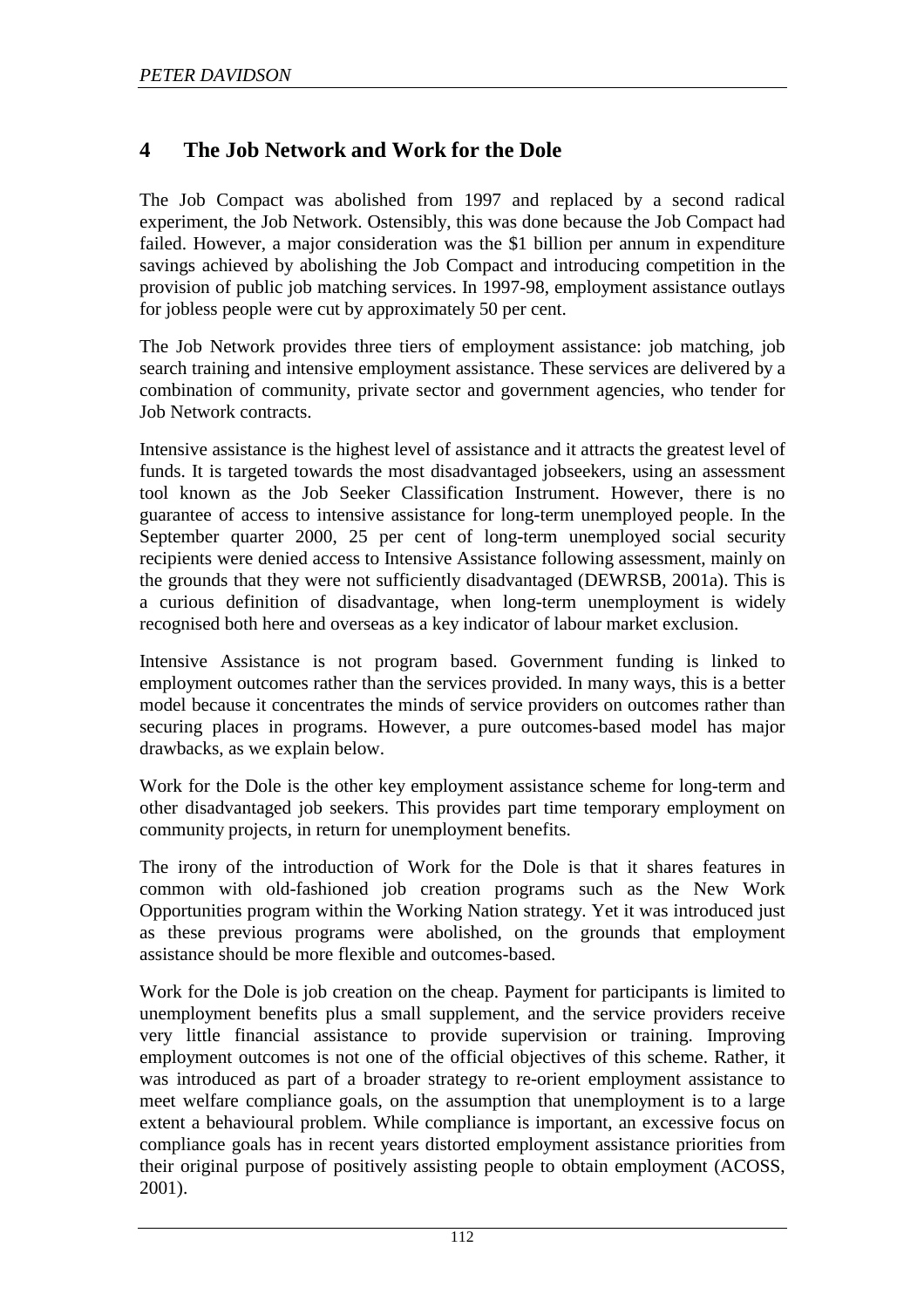### **Key features of Two Working Nation Programs**

#### **Intensive Employment Assistance**

- Service providers are usually paid up to \$4 500 or \$8 500 per client (depending on degree of labour market disadvantage) to achieve employment outcomes
- After taking account of overheads and those clients who don't gain employment, this falls on an average of about \$200 to \$400 per client
- The services provided are not specified by Government, but these are mainly confined to job search support (though a minority of clients receive subsidised employment or vocational training).

#### **'Work for the Dole'**

l

- Six months work on community projects
- Usually for two days a week
- Payment is Newstart or Youth Allowance plus a \$10.40 per week supplement

## **5 What Happened to Long-term Unemployment?**

Trends in unemployment and long-term unemployment over the 1990s should provide some clues as to the relative effectiveness of the above employment assistance schemes. If employment assistance is working well, we would expect that, during an economic recovery, long-term unemployment would decline in line with reductions in overall unemployment levels, with a one year delay. This would indicate that employment assistance is overcoming the relative disadvantages confronting longterm unemployed people, such as skills deficits or a lack of recent work experience.

If, on the other hand, there are signs of persistence in the long-term unemployment data, this would suggest that employment assistance is not working effectively.

Our two Working Nation programs formed part of the Job Compact from 1994 to 1997. Intensive Employment Assistance and Work for the Dole operated from 1998 to the present.

Figure 1 outlines trends in the numbers of unemployment benefit recipients<sup>2</sup> from 1990 to 2000. We use unemployment benefit statistics rather than ABS unemployment data because the latter is a very limited measure of labour market disadvantage.<sup>3</sup>

<sup>2</sup> Newstart Allowance and Youth Allowance (Other)

<sup>3</sup> One of the drawbacks of using unemployment benefit data for this purpose is that changes in eligibility conditions (as distinct from labour market conditions) have an influence on the number of recipients. However, a detailed examination of these trends over the 1990s suggests that changes in eligibility conditions over the 1990s did not have a major net impact on the numbers. See Warburton, Opoku and Vuong (1999).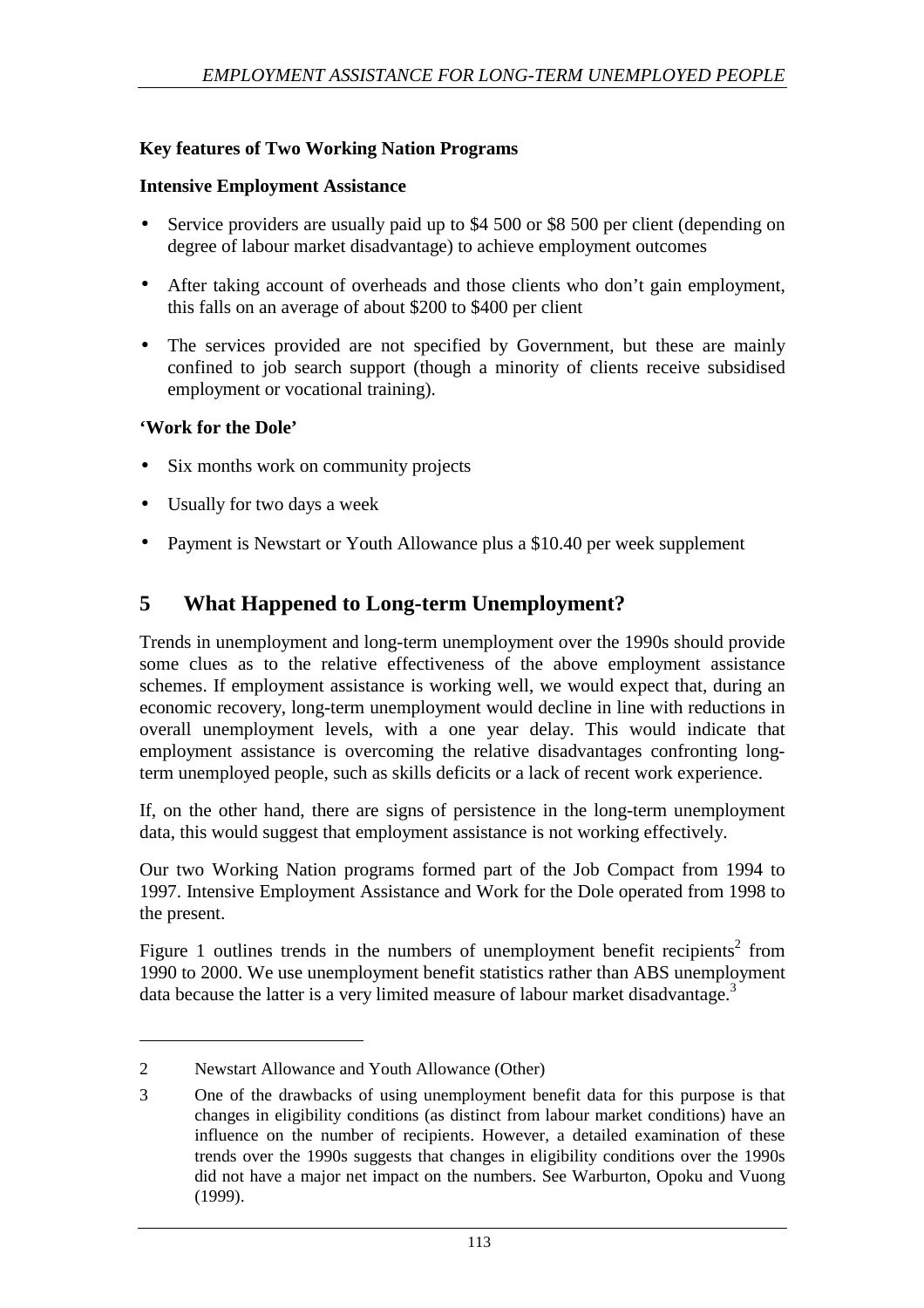

**Figure 1: Unemployment Benefit Recipients** 

Sources: Centrelink (various years); Warburton, Opoku and Vuong (1999) Note: Newstart Allowance plus Job Search Allowance plus Youth Allowance (unemployed) recipients.

There are two main reasons for this:

- First, people who obtain an hour's employment in a given week are classified by the ABS as employed. This means that the growing number of under-employed people who are either employed for very short part-time hours or cycle between unemployment and casual work are excluded from the ABS unemployment data;
- Second, people with a disability or temporary illness that prevents them from working in the short term are also excluded because they are unlikely to be actively seeking and available for employment at the time

Another reason for using unemployment benefit data is that the Government has set itself the objective of reducing the number of people reliant on social security payments.

The above data can be broken down into four periods:

• the recession in the early 1990s, which led to a sharp rise in both unemployment and long-term unemployment;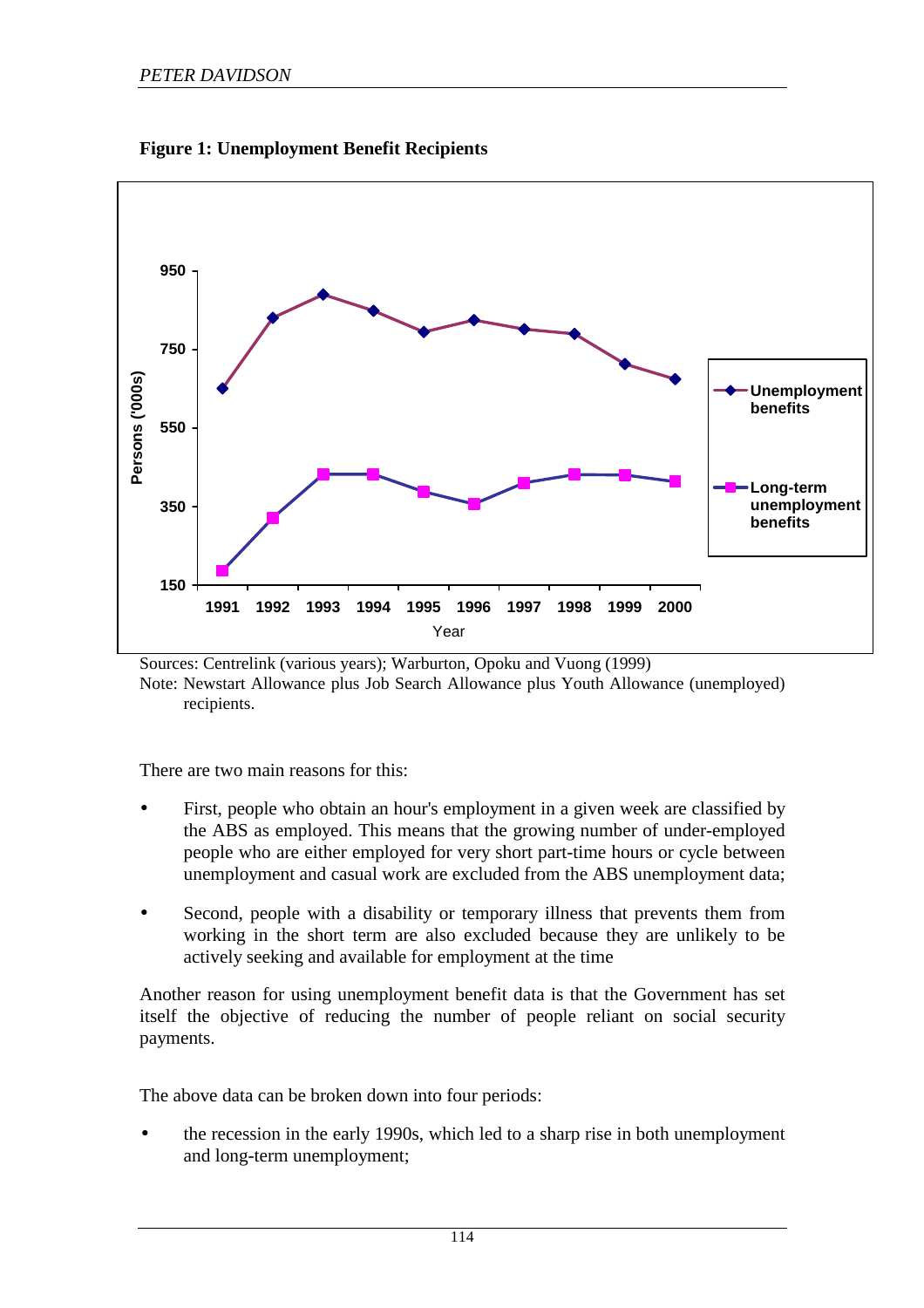- a brief period of strong employment growth from 1993 to 1995, in which both unemployment and long-term unemployment began to fall;
- a period of sluggish employment growth from 1995 to 1998, in which unemployment remained flat and long-term unemployment tracked upwards;
- a subsequent period of strong employment growth.

The graph indicates that long-term unemployment tracked the reduction in unemployment during the Working Nation period, but there is evidence of persistence in the period following the introduction of the Job Network, despite strong employment growth.<sup>4</sup>

On the face of it, this suggests that the Working Nation programs were more effective in reducing long-term unemployment than the present schemes. However, it is difficult to assess program performance using macro-economic data because many factors other then employment assistance influence the results. In addition, there is an element of churning in employment assistance programs that often distorts these unemployment statistics.<sup>5</sup> Nevertheless, it is of great concern that the number of people on unemployment benefits long-term has hardly shifted over the past three years of solid growth in employment opportunities. This should sound alarm bells for policy makers.

## **6 Comparing Effectiveness**

l

There is little point in comparing the overall outcomes of the Working Nation programs and present employment assistance schemes. Both systems contain flaws. It would be undesirable and unlikely for a future government to restore the previous regime in its entirety. However, if we aim to achieve best practice in the delivery of employment assistance, we should learn from past experience. It is regrettable that Working Nation was abandoned in the mid-1990s without an adequate evaluation of its effectiveness (and that of its component parts). If evolutionary change had been pursued instead of tearing down the old foundations to construct the new (the Job Network), we would not have lost the program and service delivery infrastructure that had been built up over many years. We might also have retained those elements of the previous system that were working well. To put this another way: if some of the Working Nation programs were more effective than present employment assistance services, there is a strong case for offering this kind of assistance within the Job Network framework.

<sup>4</sup> The ABS data suggests that long-term unemployment fell more sharply in the late 1990s, with the significant exception of people unemployed for two years or more. The main reason for this discrepancy between ABS and social security data is probably growth in casual employment among unemployment benefit recipients in recent years.

<sup>5</sup> While people are participating in employment programs they may go off benefits. They might no longer be classified as long-term unemployed afterwards, even if they fail to secure a job.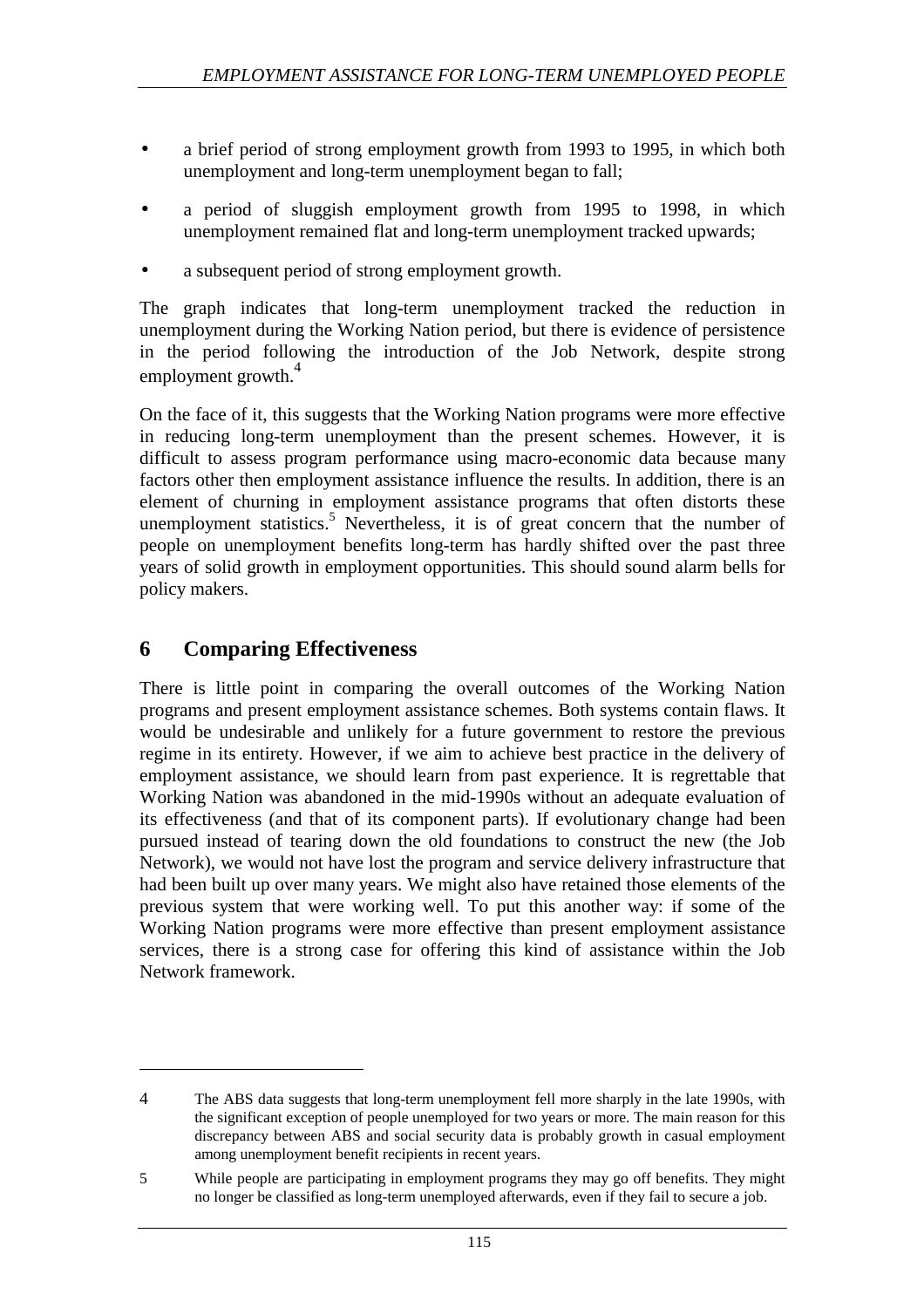We therefore compare two of the most effective Working Nation schemes - Jobstart and Jobskills, with the two major contemporary schemes for disadvantaged job seekers (Intensive Assistance and Work for the Dole).<sup>6</sup>

The best way to compare the employment outcomes of different labour market programs is to conduct a net employment impact study, in which the employment outcomes following participation in a program are compared with those achieved by a matched sample of non-participants.

Unfortunately no such study has been published in respect of the two existing programs, despite the fact that they have operated now for three years.<sup>7</sup> The Employment Department has released net *benefit* impact studies for both the above schemes, but these studies ask a different question. They ask what effect these programs have on unemployment benefit receipt. For example, an off-benefit outcome in these studies might include the transfer of a job seeker from unemployment benefits to a Disability Support Pension.

A second-best option for the information-poor is to use the official Post Program Monitoring data series to compare the proportions of program participants who were in an unsubsidised job three months after they left a program.

Four factors should be considered when making this comparison:

The characteristics of program participants

In this paper, we use the proportion of program participants who are unemployed long-term as a proxy for labour market disadvantage. This is not ideal, but duration of unemployment is a strong indicator of labour market disadvantage. It should be kept in mind that this approach advantages the Jobstart program to some extent by comparison with the other three programs, especially Jobskills and Intensive Assistance. This is because those selected to participate in Jobstart were relatively job ready. Job seekers who were harder to place were streamed into other Job Compact programs, such as Jobskills and New Work Opportunities. Further, access to Intensive Assistance is based on an assessment that a job seeker is at risk of long-term unemployment, even though she may only have been unemployed for a short time.

The state of the labour market

l

We use data for 1994-95 and 1999-00 for our comparisons on the grounds that employment growth was strong, and unemployment was falling, in both these years.<sup>8</sup>

<sup>6</sup> It might be argued that this comparison is unfair because the previous schemes were only part of the Job Compact package. However, these schemes were offered on a very large scale in the mid 1990s. During 1994-95, more than 100,000 job seekers were placed in one or the other. Since our objective is to assess how the present regime matches the best practice of the past, and not to compare the overall effectiveness of the Job Compact and Intensive Assistance, this seems a reasonable approach.

<sup>7</sup> I understand that studies along these lines are now under way and that they will be published before the end of 2001.

<sup>8</sup> A number of official studies use 1995-96 data to assess the effectiveness of Working Nation programs. They do not take sufficient account of the fact that employment growth was sluggish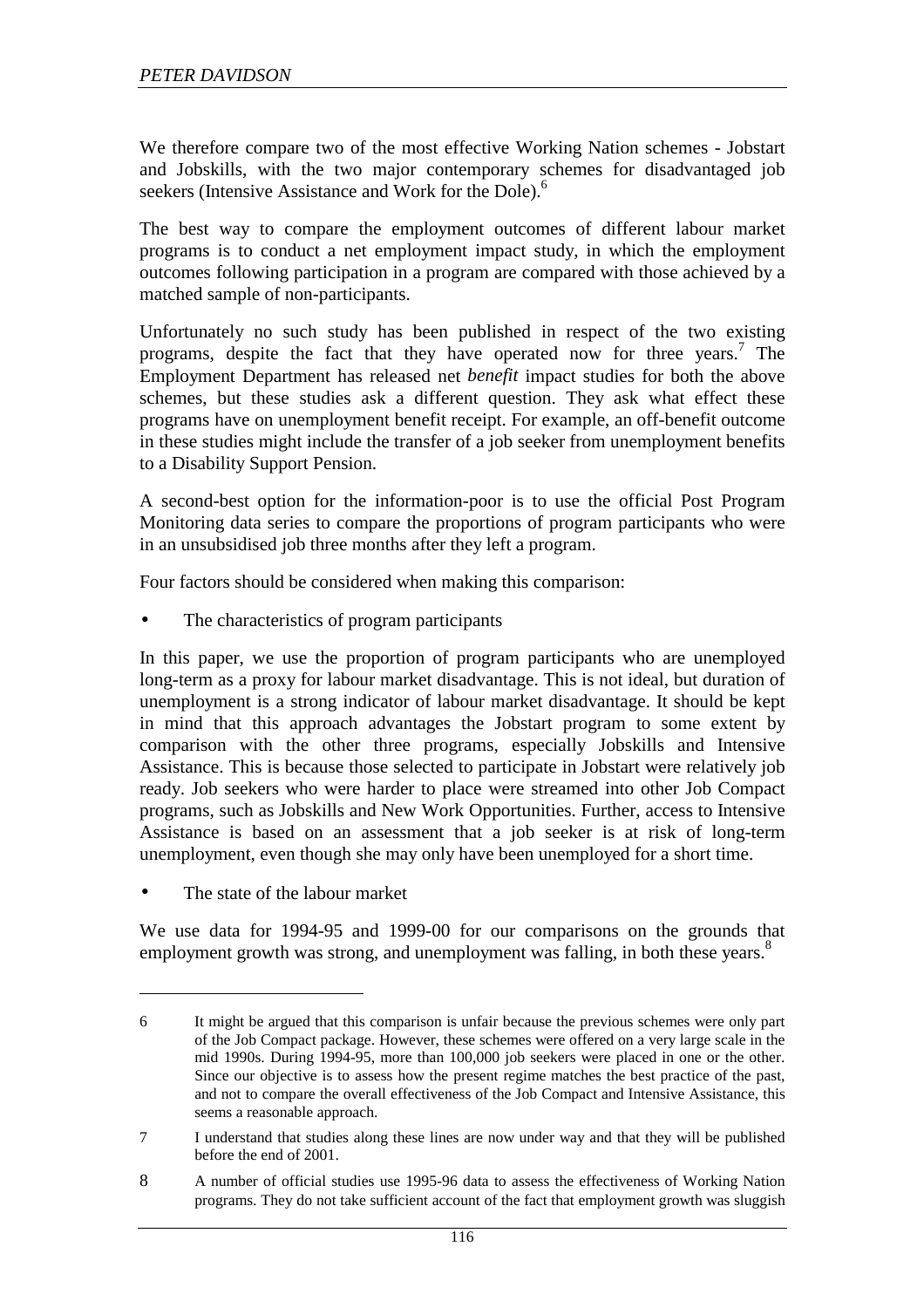The sustainability of employment outcomes

A valid criticism of the use of Post Program Monitoring data is that employment outcomes achieved three months after completion of a program might not be sustained over time. However, previous net impact studies of the two Working Nation programs (Jobstart and Jobskills) indicate that their positive employment outcomes were sustained in most cases over a period of at least 12 months (DEETYA, 1997) We have no data on the sustainability of employment outcomes (as distinct from off-benefit outcomes) for the current programs.

The average cost per place in each scheme;

The relative cost of each program should also be taken into account, and weighed up against their employment outcomes and the labour market disadvantages faced by their participants. Characteristics of Participants Figure 2 below compares the participant profiles (with regard to duration of unemployment) of the four schemes.

#### **Figure 2: Percentage of Clients who were Long-term Unemployed**



Sources: DEET (1994-95); DEWRSB (2001b)

Figure 2 suggests that:

-

in that year, and well below the levels attained in the late 1990s and in 2000. See, for example, DEETYA (1997).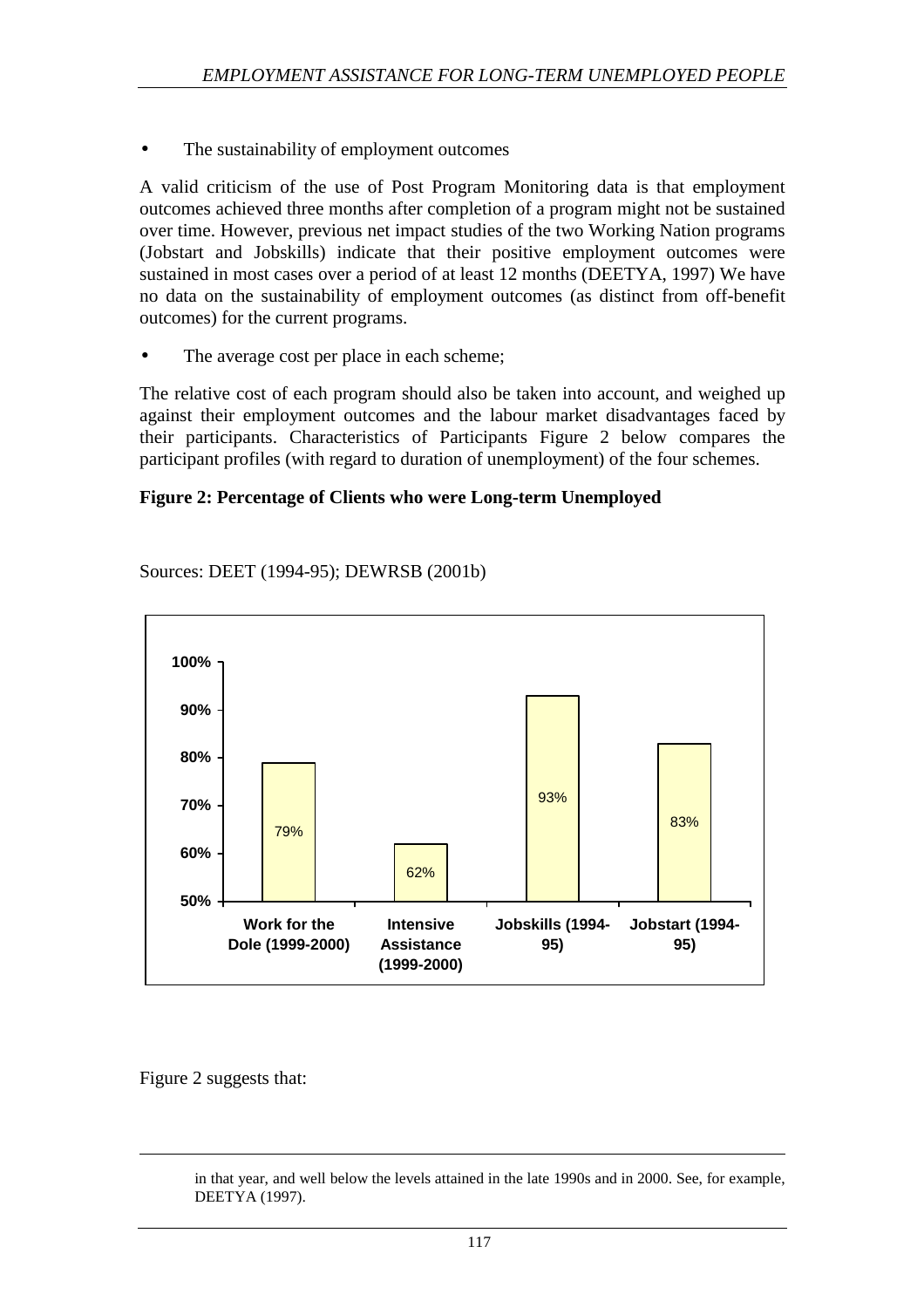- the proportion of long-term job-seekers in both Working Nation programs was higher than in the present schemes. This reflects the targeting of the Job Compact to long-term unemployed people;
- as the above discussion and these data suggest, Jobskills was targeted towards a more disadvantaged group of long-term unemployed people than was Jobstart;
- the proportion of long-term job-seekers in Work for the Dole was higher than for Intensive Assistance.

#### **Employment Outcomes**

Figure 3 below compares the post program employment outcomes of each of the schemes.



**Figure 3: Percentage of Participants employed Three Months Later** 

Sources: DEET (1994-95), Annual Reports; DEWRSB (2001c)

Figure 3 suggests that:

- On the face of it, both Working Nation programs were more effective than the current schemes;
- Jobstart appears to have been the most effective (though its targeting of job ready long-term unemployed people should be kept in mind);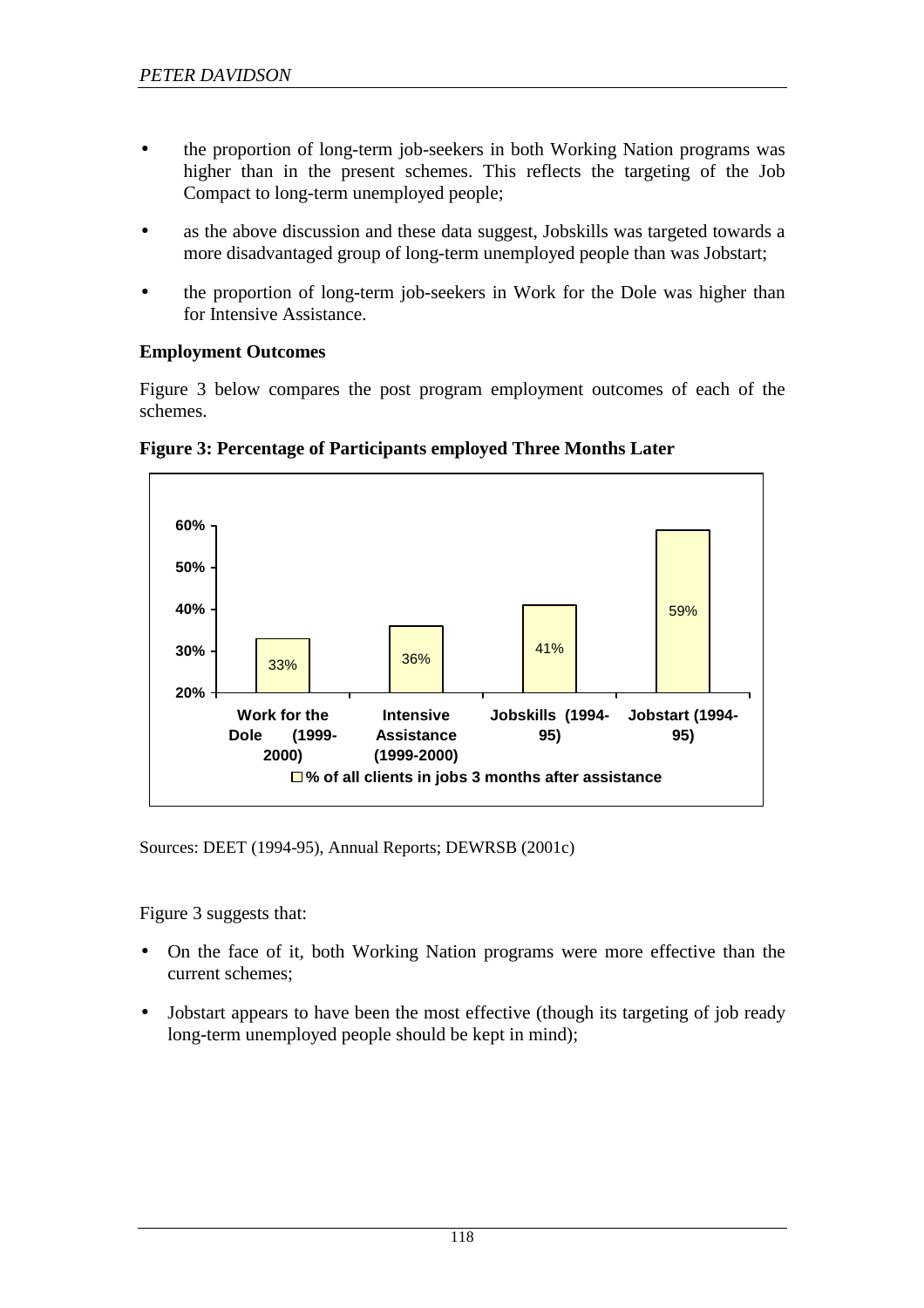• Intensive Assistance appears to be more effective than Work for the Dole (although it assists a lower proportion of long-term job-seekers).<sup>9</sup>

Like Jobstart and Jobskills, Work for the Dole offers paid employment experience over a period of roughly six months. Its relatively poor outcomes probably reflect the quality of the employment experience provided, and the greater distance between a Work for the Dole placement and mainstream employment.

#### **Costs**

Figure 4 below compares the average cost per placement in each scheme.<sup>10</sup>



#### **Figure 4: Average Cost of Place in Program**

Sources: ESRA (1994-96); DEETYA (1997); DEWRSB (2001a); DEWRSB (2001b).

Figure 4 suggests that:

l

• the costs of Work for the Dole, Intensive Assistance and Jobstart are similar;

10 It should be kept in mind that the figures for Jobskills and Jobstart are net of unemployment benefit offsets (that is the savings in unemployment benefits while people participate in the program and draw a wage instead). There are no such offsets for the two existing schemes.

<sup>9</sup> Note that, for comparative purposes, these figures exclude people who moved on to another program afterwards. If they were included, the outcome rate for Work for the Dole would fall by around five percentage points to 27 per cent. Intensive Assistance outcomes would not be significantly affected. On this alternative measure, therefore, Intensive Assistance has significantly better outcomes than Work for the Dole. Outcomes for the Working Nation programs would fall by an unknown amount. See DEWRSB (2000a).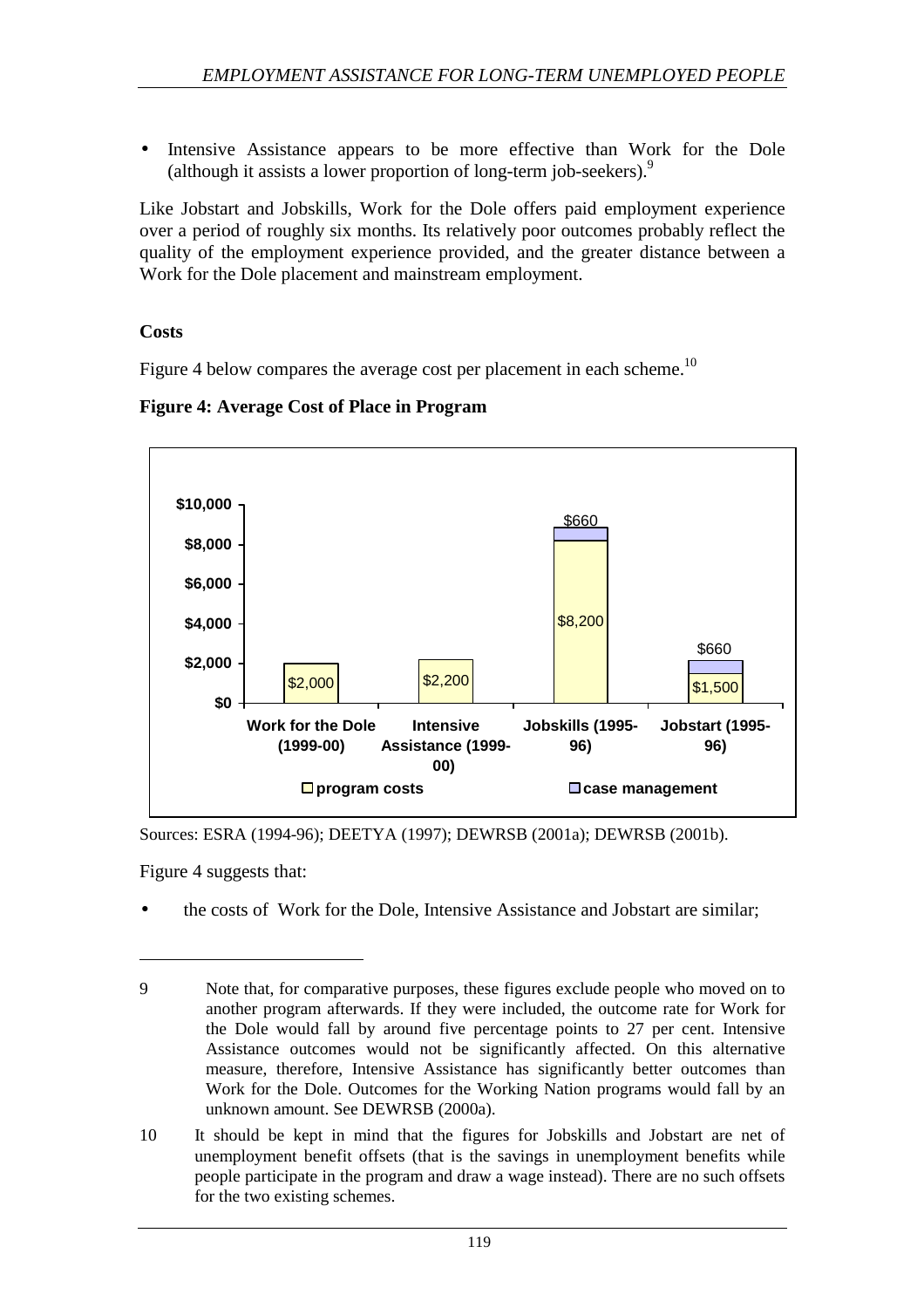l

• the cost of a Jobskills placement was significantly higher (but its targeting of more disadvantaged long-term unemployed people should be kept in mind).

## **7 Flaws in the Job Network Funding Model**

These data suggest that if Job Network providers or the Government offered long-term unemployed people paid employment experience for six months, along the lines of the previous Jobstart or Jobskills programs, better employment outcomes could be achieved in the robust labour market conditions that prevailed in 2000.

Taking account of what we know about the characteristics of clients of Intensive Assistance and Work for the Dole, their employment outcomes are poor by comparison. Moreover, Jobstart would probably have achieved better outcomes for at least some long-term unemployed people at a net cost that is not significantly greater than the existing schemes. It might be argued that these outcomes would only have been achieved for the more job ready long-term unemployed job seekers.

Nevertheless, on the basis of past experience, wage subsidies along Jobstart lines could still assist large numbers of long-term unemployed people into employment.

Jobskills-type assistance (in effect a short traineeship for long-term unemployed people) would have been more costly, but more effective for harder-to-place long-term unemployed people.

This raises a critical question: if these kinds of assistance are cost-effective, why don't Intensive Assistance providers offer them? There are three likely reasons:

- The cost of Jobstart-style wage subsidies for Intensive Assistance providers is at least twice the amount indicated in Figure 4 because, unlike the Government, they do not derive any direct benefit from unemployment benefit offsets;
- Current funding arrangements leave Intensive Assistance providers with only small amounts of public funding to spend on assistance such as wage subsidies. Beyond this, they have to risk their own funds;
- The risk premium for those who do this is far too low. That is, the outcomes payments do not adequately compensate providers for the risk that a positive employment outcome might not be achieved.

Why are outcome payments too low? The main reason is that when providers bid for Intensive Assistance tenders in 2000 their primary concern was that their competitors would undercut them on price. Although they could reasonably anticipate that a higher investment in each client would yield better employment outcomes, they could not be certain that the funding body would view a high bid in this light.

This raises a serious problem with competitive tendering arrangements in a monopoly market such as the Job Network.<sup>11</sup> Providers are caught between the risk of over-

<sup>11</sup> That is, a market dominated by a single purchaser, in this case the Government.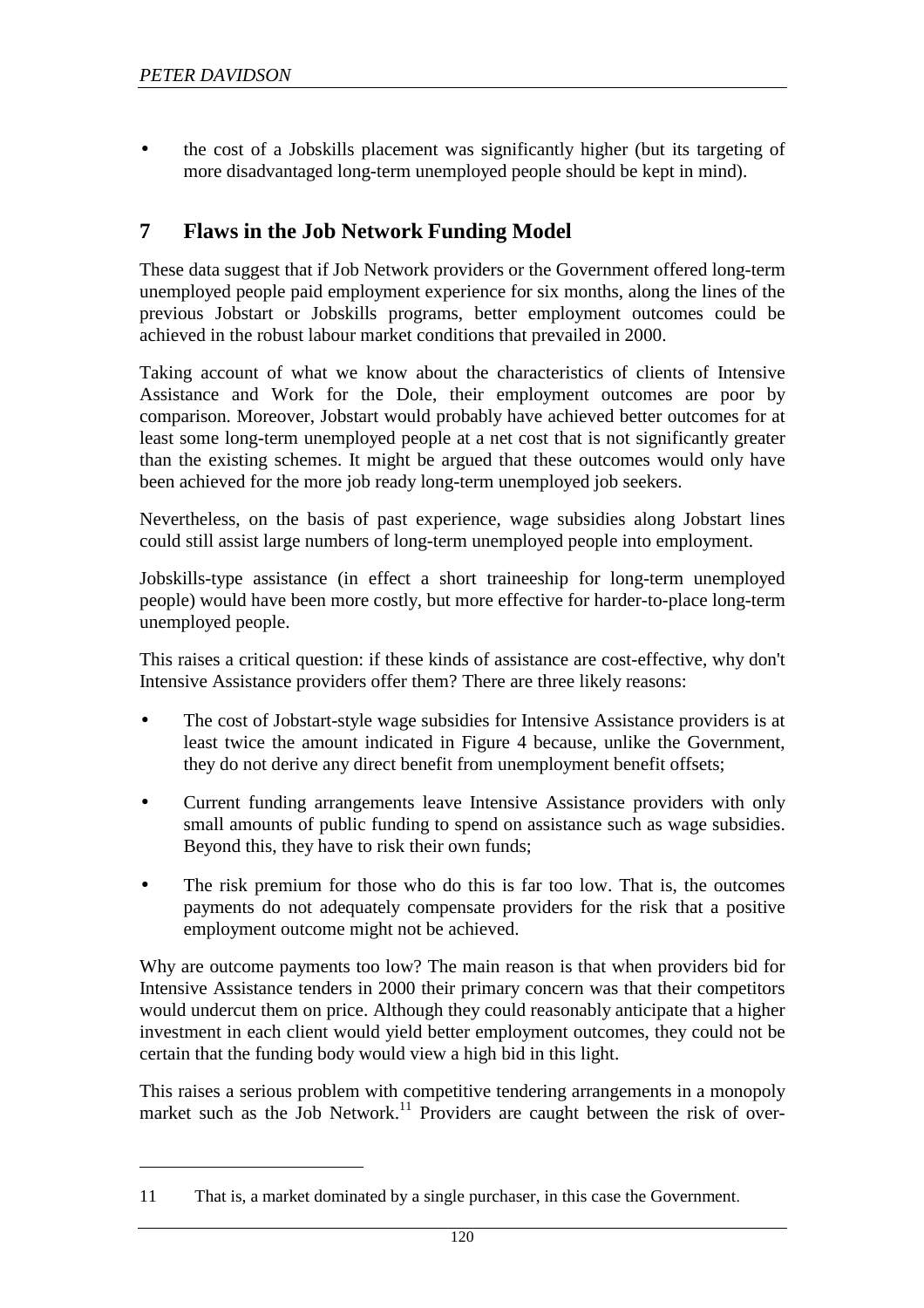bidding, and being undercut by competitors, and under-bidding and failing to achieve strong enough employment outcomes.

Under the Job Network funding arrangements, the Government has shifted the risk of investing heavily in employment assistance for long-term unemployed job seekers to the providers. In many ways, government is better placed to take this risk, since it can pool the risk across all long-term unemployed job seekers, it has more resources, and it benefits directly from the savings in social security payments arising from successful employment outcomes.

At the very least, the Government should offer a substantially higher risk premium in the form of outcome payments. However, this would shift much of the risk back to government, and in more ways than one. Employment assistance schemes are always vulnerable to political attack because only a proportion of their participants obtain employment. The Intensive Assistance arrangements are especially vulnerable because providers are not directly accountable for the services they provide. Some might, for example, offer minimal assistance on the basis that many of their clients are going to achieve positive employment outcomes in any event. This limited form of direct accountability for public funds has already attracted much controversy. Yet this very feature of the system is also one of its greatest advantages. It means that providers have the flexibility to decide what form of assistance they should offer each job seeker.

The basic problem with the Job Network funding model is that as a pure outcomesbased model it fails to give providers sufficient resources *and* incentives to offer substantial help to the most disadvantaged job seekers. If some providers offer limited assistance, or concentrate their efforts on the easiest to place clients, they can hardly be blamed for behaviour that is generated by the funding model itself. Most providers do attempt to offer long-term unemployed people the best assistance they can afford within these constraints. However, unless they draw on their own resources, this is not a great deal.

There is very little information available to the public on the kinds of services Intensive Assistance providers offer their clients. However, official evaluations of the Job Network (DEWRSB, 2000a; 2001b) indicate that:

- In the first funding round (up to 2000), less than 25 per cent received vocational training (and the evaluation report made no mention at all of wage subsidies);
- In regard to the second round (from 2000), the evaluation indicates that those jobseekers who did not secure a job within three months of participation in Intensive Assistance had little chance of getting one.<sup>12</sup> This suggests that after the first three months (and once the easier-to-place clients have secured a job) the providers had run out of ammunition to assist those with more intractable employment barriers.

l

<sup>12</sup> In fact, less than a 20 per cent chance. Most of these people were unemployed for more than two years.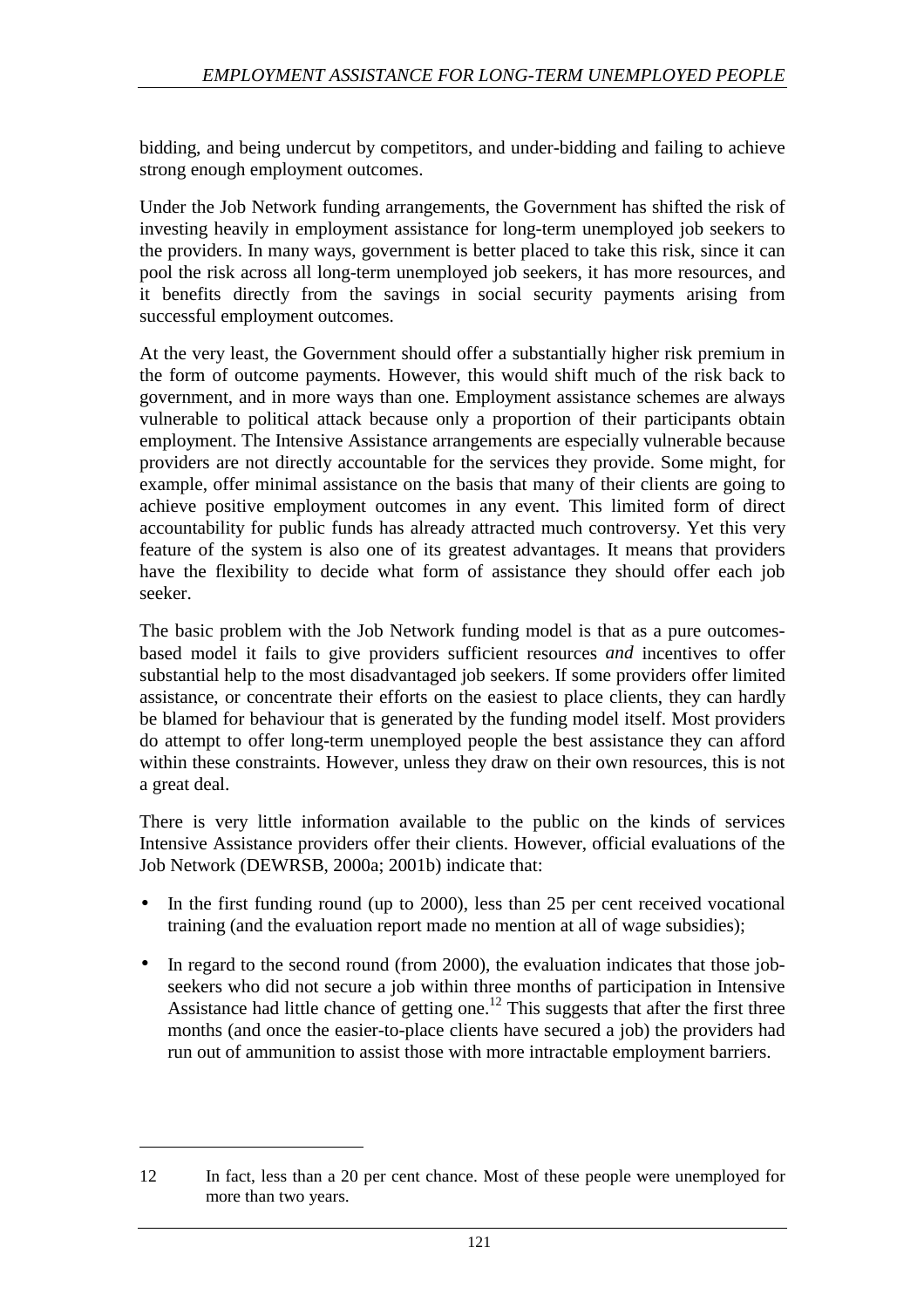## **8 An Alternative Model**

One of the key lessons from the two radical employment assistance experiments of the 1990s is that it is better to build on existing foundations than tear them down, even if radical change is needed. Another lesson is that it is a grave mistake to make shortterm budgetary savings at the expense of long-term unemployed people, once the economy recovers. If long-term unemployment is not brought under control in one business cycle, then unemployment will be higher in the next. A third lesson is that we must find ways to marry the flexibility of Job Network model with the greater effectiveness of previous interventions such as wage subsidies and traineeships for long-term unemployed people.

With this in mind, ACOSS is developing an alternative model of employment assistance for long-term unemployed people. It has four steps:

• guaranteed access to Intensive Assistance for long-term unemployed people

All long-term unemployed people, as well as others who are assessed as facing a high risk of long-term unemployment, should be referred for Intensive Assistance after 12 month's unemployment, unless they need specialised help such as disability employment programs.

All referrals to employment assistance, apart from job matching, should be made following an interview with an employment assistance specialist officer at Centrelink. This helps people understand how the system works and how to make a genuine choice of service provider. The present system of automated referral (referral by mail) to some employment programs should be abolished to improve their very low take-up rates;

• personal advisers

Intensive Assistance providers should be required to assign each client a personal employment adviser, to assist them for the duration of their placement.

The Government's Australians Working Together package recognises the critical importance of personal advice and support and allocates resources for this purpose. However, the proposed system is very complex. The same client may have to deal in quick succession with three or more personal advisers or service brokers.<sup>13</sup> Personal advisers should be in a position to assess a client's needs over time and mobilise resources to meet them. This suggests that they should either be located within a service that is providing employment assistance directly, or a brokerage service such as the Jobs Education and Training program.

The proposed personal adviser and brokerage arrangements should therefore be rationalised to improve their efficiency and make the system simpler for job seekers.

• The 'gateway'

l

<sup>13</sup> One located in Centrelink (where there would be a number of layers of personal advisers for the same client groups such as sole parents), one with a Community Work Coordinator and one in the Job Network.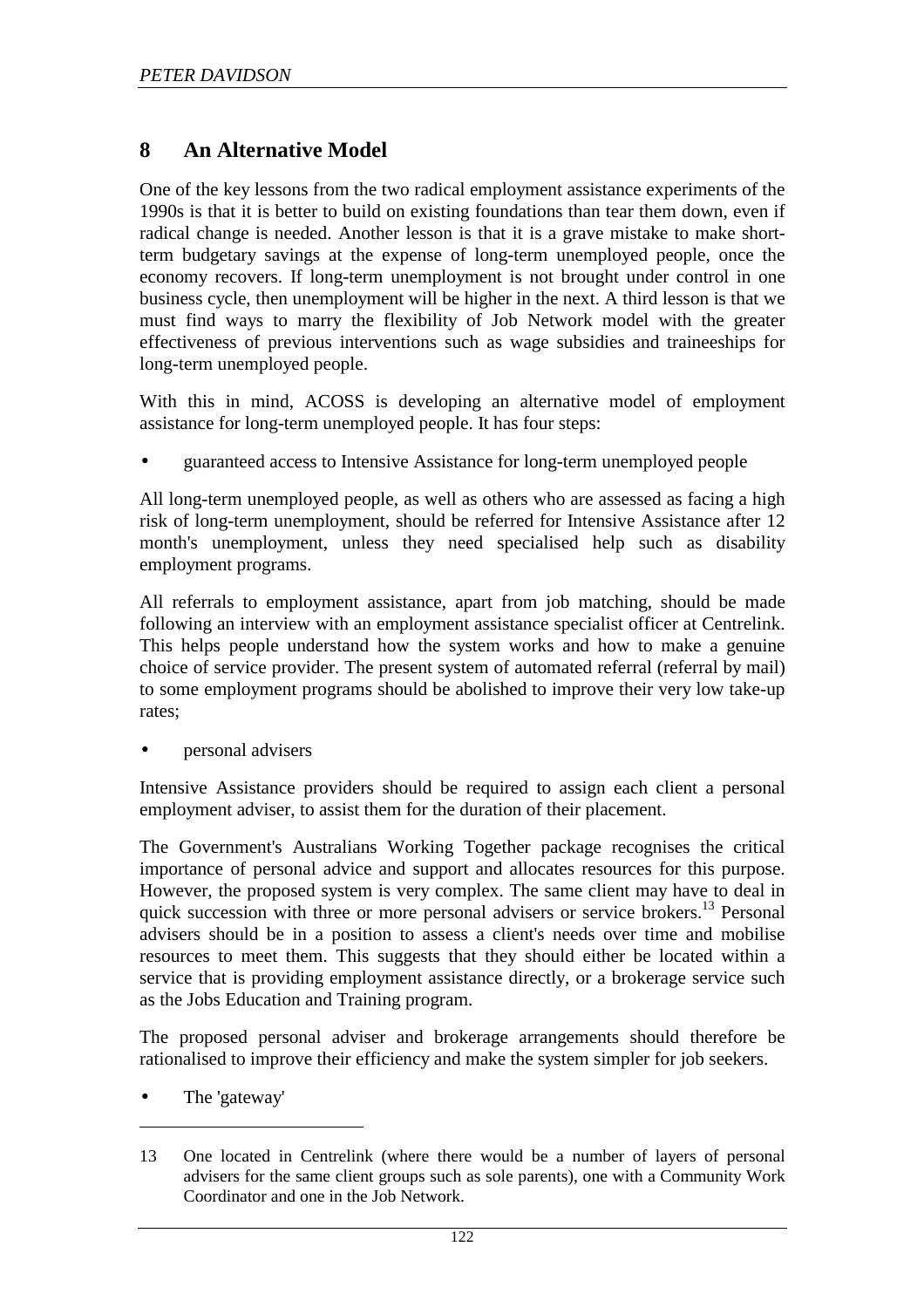Once a client is referred to Intensive Assistance, their personal adviser should undertake an extended assessment over a three-month period while assisting them with job search. This should enable the adviser to assess more precisely their employment assistance needs. It would also help service providers to ration more expensive forms of employment assistance, since many job seekers will obtain employment within the three-month period.<sup>14</sup>

• Employment assistance guarantee

Those who have not left Intensive Assistance by the end of the gateway period should be guaranteed employment assistance of a substantial nature to overcome their workforce barriers. This should extend well beyond low level assistance such as personal advice, coaching and job search assistance.

Personal advisers within the Intensive Assistance service should decide the form of assistance to be offered to each client under the guarantee, in consultation with them. This is a further development of the Intensive Assistance Support Plans already in place. This is a more flexible approach than referring people to programs or introducing supplementary funding such as the recently-proposed training credits that can only be used for a fixed purpose.

• Employment assistance guarantee funding pool

A separate pool of funds should be established to assist providers to meet their obligations under the guarantee. In effect, the employment assistance guarantee would be a government guarantee. This is very important to ensure that Governments are not able to side step their employment assistance obligations to long-term unemployed people by passing the buck to service providers. Each provider would be accountable to spend any funds drawn from this pool to provide the services they offer their clients under the guarantee. This is a further development of the present declarations of intent. The existing system of up-front and outcome based payments would remain in place.

The implementation of the guarantee, together with regulation of the employment assistance market, the setting of basic service standards and the evaluation of outcomes, would be over-sighted by an independent statutory body (separate from the funding body).

• Abolish the Work for the Dole program

l

The \$200 million per annum that would be saved in this way could be redirected to the Employment Assistance Guarantee funding pool, although more than this amount would be needed.

<sup>14</sup> This is the case in the United Kingdom, where a similar system (also called the gateway) operates. A large proportion of clients leave intensive assistance before the end of this period. See Finn (2001).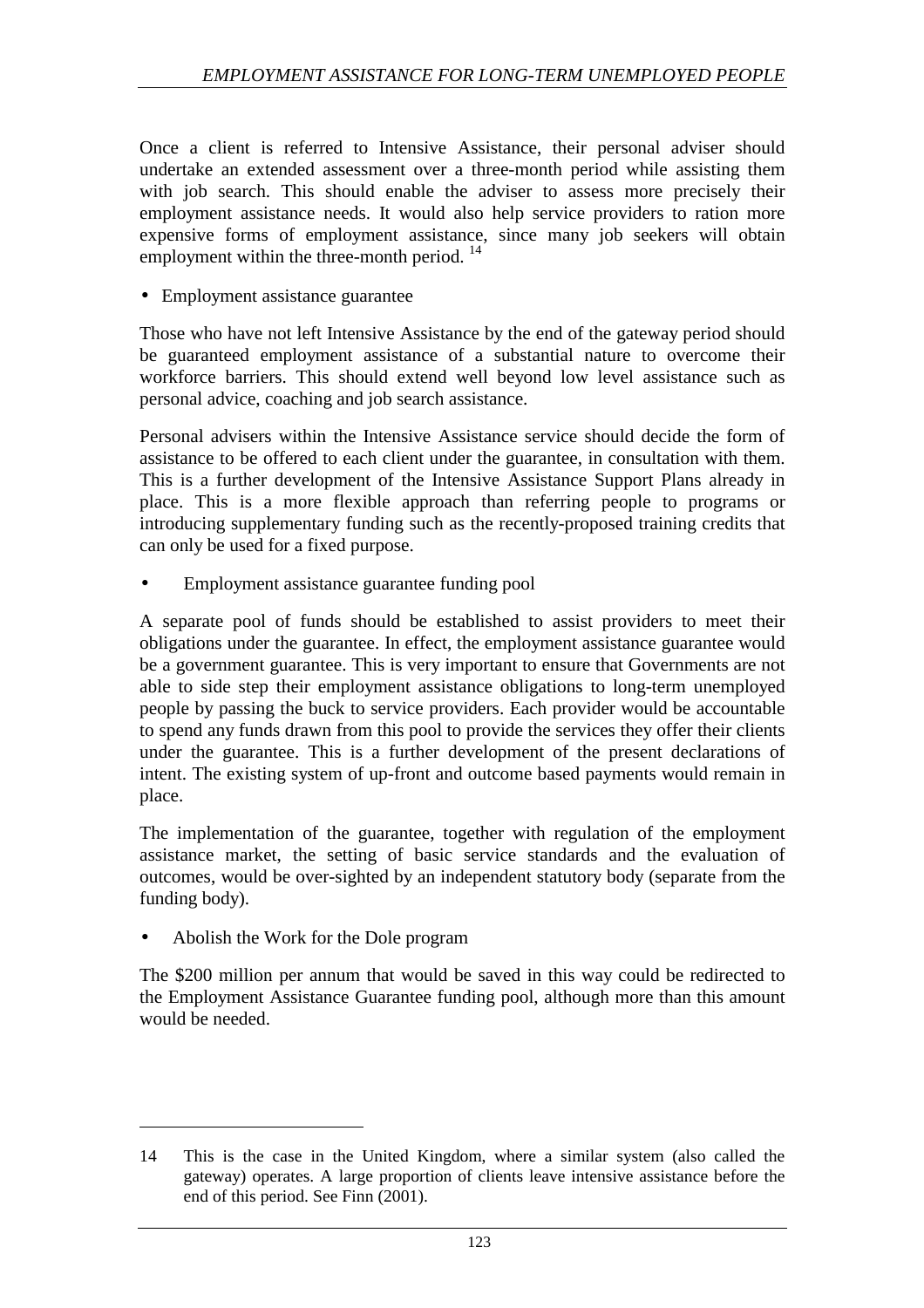## **9 The Expenditure Commitment to Employment Assistance**

Unemployment and long-term unemployment will not be reduced in Australia unless governments are prepared to make a sustained investment in employment assistance for long-term unemployed people.

Over time, the employment assistance guarantee should extend to other jobless people who want a job and face severe labour market disadvantage, but whose unemployment is hidden. This includes sole and married parents who are on Parenting Payment and people who are on Disability Support Pension, for prolonged periods. There are long queues for the voluntary employment assistance schemes available to these groups.

Although the up-front cost of such investment may be high, this must be weighed up against the social and fiscal cost of doing nothing. While other countries expanded their employment assistance effort in the 1990s, Australia dropped the employment assistance ball in the middle of the decade (see Figure 5) and we will pay a high price for this in the future.



**Figure 5: Expenditure on Employment Assistance (percentage of GDP)** 

## **References**

- ACOSS (2000), *Is the Job Network Working?*, ACOSS Paper No. 108, Australian Council of Social Services, Sydney.
- ACOSS (2001), *Does Work for the Dole Lead to Work for Wages?*, ACOSS Info Paper No. 223, Australian Council of Social Services, Sydney.

Source: Federal Budget Papers